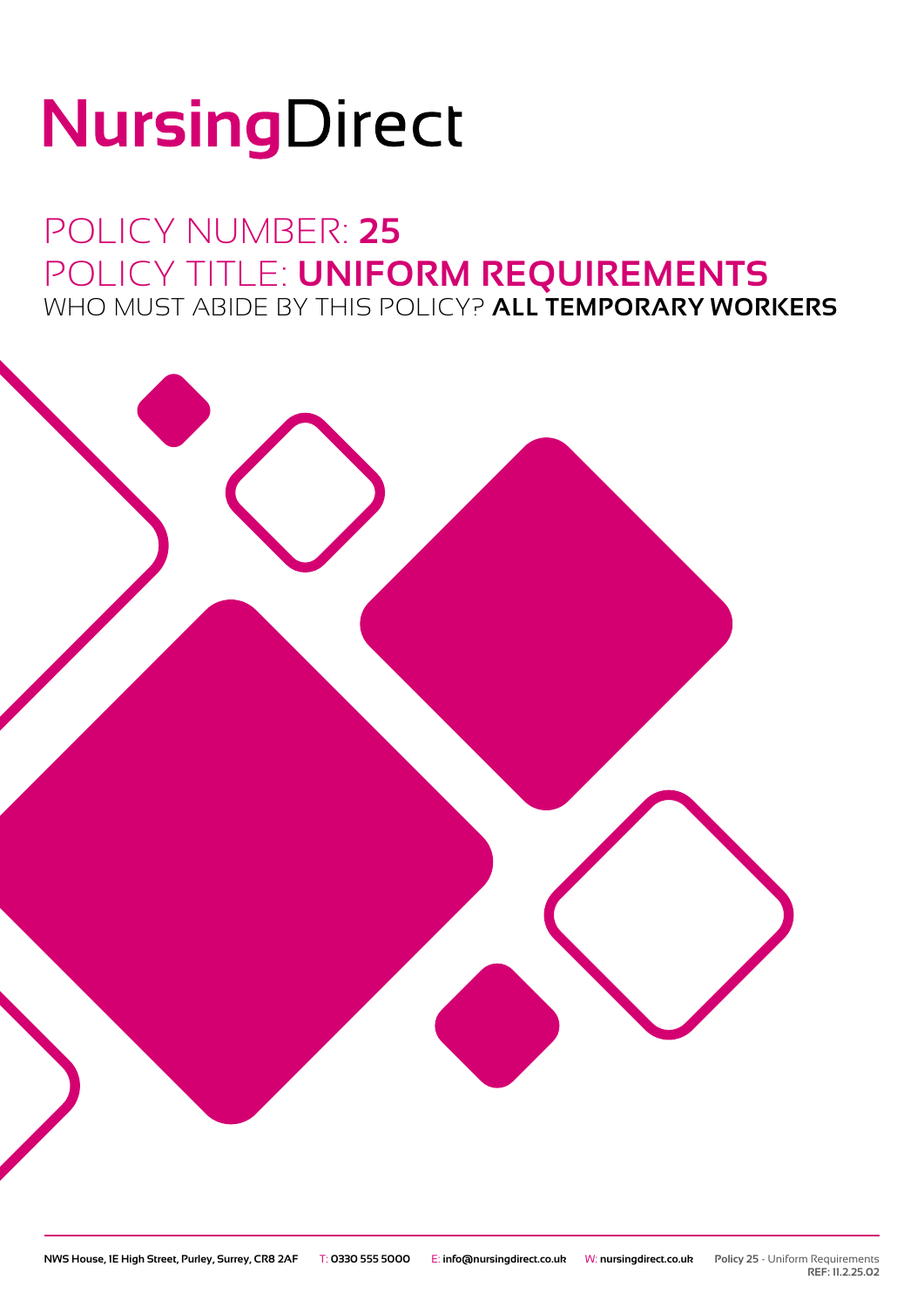### UNIFORM REQUIREMENTS

#### **THE PURPOSE OF THIS POLICY**

To inform staff about Nursing Direct complaints policy.

#### **1. INTRODUCTION**

The following policy applies to **ALL STAFF** who work for Nursing Direct. This policy sets out the standards that the agency expects its clinical staff to adhere to regarding their attire whilst working. It has been developed to reflect Health and Safety at Work legislation and Control of Infection Policies.

#### **2. POLICY**

The purpose of wearing uniform is to:

- Act as an initial protective barrier for all staff working in clinical areas \*additional protective clothing is required in certain circumstances in line with infection control protocols
- Facilitate safe moving & handling techniques
- Allow identification for security purposes
- Establish a professional and corporate image.

When uniform is worn it must be worn in its entirety. It is expected that agency workers appearance will be such as to promote the confidence of patients and the public. Staff should therefore always uphold the agency's image, presenting a smart professional appearance in clothes that are suitable to the work area.

This policy aims to be sensitive to the gender, cultural & religious needs of staff and is mindful of employment legislation. Members of staff that have dress codes in relation to gender, culture or religion will be sympathetically considered and modifications to this policy may be negotiated.

The agency however has an obligation to clients and members of the public under the Health & Safety at Work Act 1974, and where it is believed that modification may result in compromising the Act, then health and safety will be prioritised.

All care, nursing & midwifery staff required to wear a uniform must obtain a Nursing Direct uniform (information available from the registration team). Staff must have sufficient uniforms to enable them to wear a clean uniform every day.

\*The use of protective clothing, e.g. plastic aprons, gloves (including plastic aprons,) must be worn when assisting patients with toileting, bathing or any activity that may result in the dispersal of pathogens (like bed making) and/or procedures causing splashing of blood and bodily fluids.

It is also good practice, where possible, to wear an apron of a different **colour** when serving meals.

#### **3. UNIFORM STANDARDS**

Staff are expected to wear their uniform correctly, presenting a smart professional appearance to patients, clients, members of the public and each other. Clothes should be clean and in good condition when commencing duty.

A Nursing Direct photographic identity badge must be worn whenever on duty.

Shoes worn in clinical areas should have rubber soles and good support, the heels being wide based and no higher than 1 1/2". For health & safety reasons Sandals or backless footwear must never be worn, the exception to this being where it is agreed in the specialist areas of Theatres and ITU. Special footwear, worn in specific work areas e.g. operating theatres may not be worn outside that clinical area.

Jewellery – No rings other than wedding rings to be worn.

Earrings, if worn, to be one small metal stud in each pierced ear. Studs in other body parts visible to patients are not permitted. The exception to this is in adherence with religious beliefs.

Wristwatches and any wrist jewellery must not be worn in clinical areas. Fob watches may be worn as an alternative.

The wearing of a necklace can be dangerous to the nurse and therefore should not be worn.

Hair should be clean, neat and tidy and held above collar level. If hair is long it should be tied back. Hair adornments must not be conspicuous nor be a hazard to patients or yourself.

In all clinical areas, (to address infection control) fingernails should be clean, short and unvarnished. Any forms of artificial nails are not permitted.

A plain washable navy cardigan or sweatshirt may be worn whilst the member of staff is on a break or undertaking a patient escort/ transfer. This must be removed when providing direct care.

All staff must be clean and smell inoffensive. Any perfume/ aftershave/deodorant worn should be discrete.

Where possible staff should change on arrival a their shift, however, if this is not possible, staff should travel directly between the hospital and home, or visa versa, and a long coat is to be worn so that the uniform is not visible.

#### **3.1 Female Staff Wearing Uniform**

Stockings or tights must be black, navy or neutral and should always be worn, the exception to this being when working in extremely warm conditions. Socks worn must also be navy or black.

Trousers worn by nursing and midwifery staff must be dark, and of a straight leg design therefore ensuring they cannot be caught in any medical equipment.

Nurses have the choice as to whether or not to wear belts within clinical areas but as they restrict movement, the Trust's preference is that belts are not worn. Buckles on belts are allowed but the potential risks to patients of injury or infection must be considered before purchase.

#### **3.2 Male Staff Wearing Uniform**

For the majority of male staff black shoes and dark trousers, kept purely for work, will be worn with a uniform tunic.

Beards and moustaches should be clean and neatly trimmed, close shaven or tied securely.

#### **3.3 Ordinary Daytime Wear**

Clothes should reflect a professional image. When ordinary daytime wear is the acceptable mode of dress, due consideration must be given to:

- The need, at times, to take part in direct care.
- Choosing appropriate clothing for the particular activity planned.
- Care in choosing appropriate footwear in accordance with the Health and Safety at Work Act.

#### **3.4 Theatre Staff**

Theatre clothing i.e. theatre blues, cap, mask and footwear must not be worn outside theatres, the exception being if a nurse has to either:

- Make an emergency visit to a ward
- Transfer a patient.

Should this occur then a white coat should be worn and theatre clothing must be changed before re-entering the Theatre Suite.

The user, using a hard surface wipe, should clean theatre footwear daily.

#### **4. LAUNDERING OF UNIFORMS**

It is the responsibility of staff to ensure that their uniform is maintained in a clean, hygienic and presentable condition at all times.

When using domestic washing machines to launder uniform, staff should adhere to the following guidance:

- Uniform items to be washed as a separate load from domestic laundry
- Washing temperature of uniforms to be a minimum of 60 degrees.
- Laundered garments to be thoroughly dried before reuse.